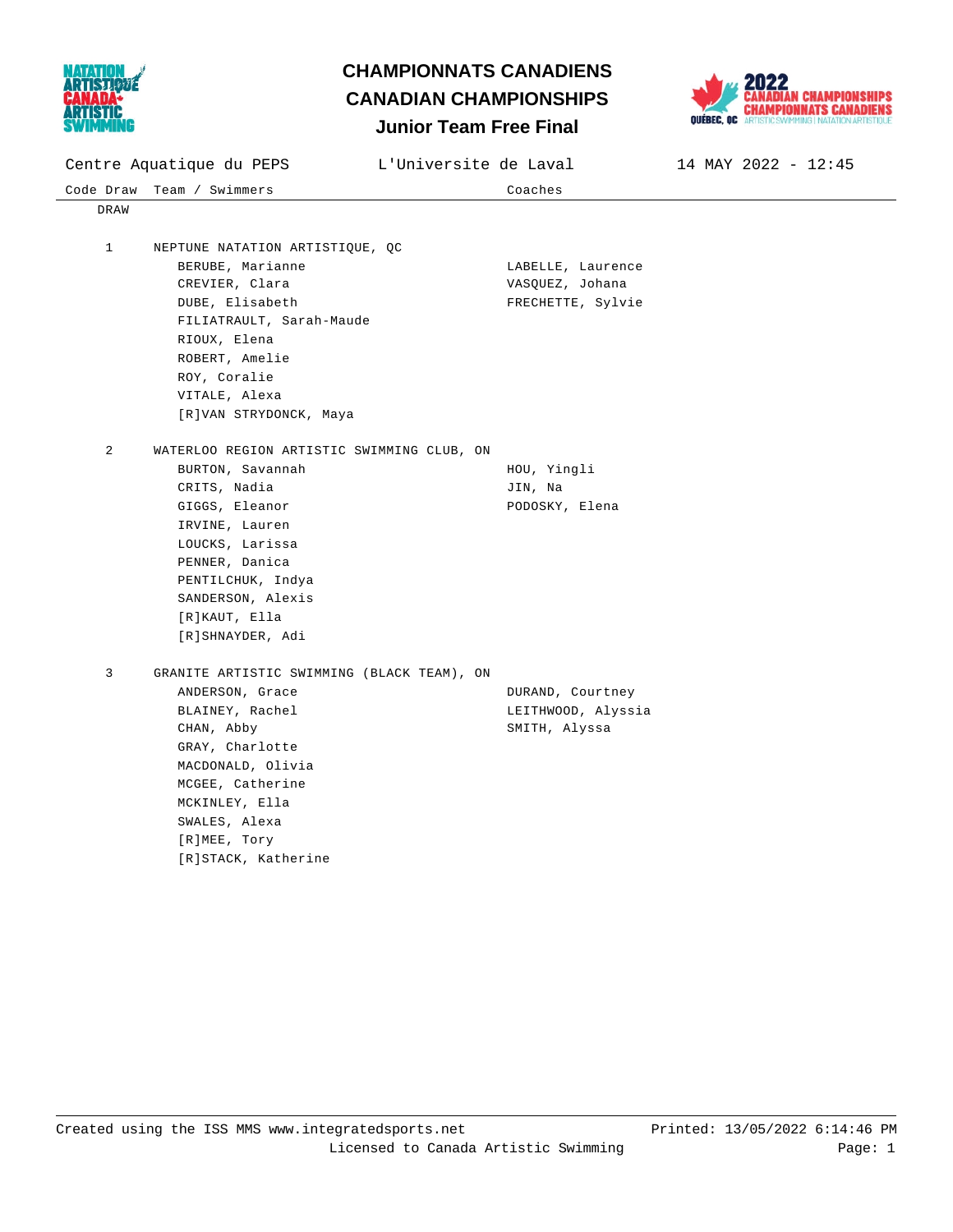



Code Draw Team / Swimmers Coaches Centre Aquatique du PEPS L'Universite de Laval 14 MAY 2022 - 12:45 4 OLYMPIUM ARTISTIC SWIMMING CLUB, ON BENNET, Faith **BREITIGAM**, Stephanie MICHAEL, Isabelle SHNAYDER MAZOUR, Lola MORELLI, Kezia and BUSH, Amy POWER, Lauren RAYBOULD, Jamie SOILIS, Janet TAYLOR, Sarah TSORAKIS, Georgia [R]SIMPSON, Reese [R]ST-PIERRE, Kadia 5 AQUASOULS ARTISTIC SWIMMING, NB DRISDELLE, Josee Sand Controller BUCHANAN, Genevieve MCDONALD-DOIRON, Madison RABBITTE, Evelyne DOIRON, Katelyn 6 CALGARY AQUABELLES (PRISON BREAK), AB ALBINUS, Harmony **MCLEAN**, Maxime COLBOURNE, Leia HRSTIC, Bailey KING, Annika RIDDELL, Mackenzie ROJAS, Eliana SEYMOUR, Jayla STANTON, Shae [R]SPEERS, Emily 7 REMIX ARTISTIC SWIMMING CLUB, ON LU, Sophie WU, Manny YU, Jessie LAI, Brooke Xin YOU, Alyssa GU, Karen VERBINSKA, Olena WANG, Abby HE-SUN, Sophia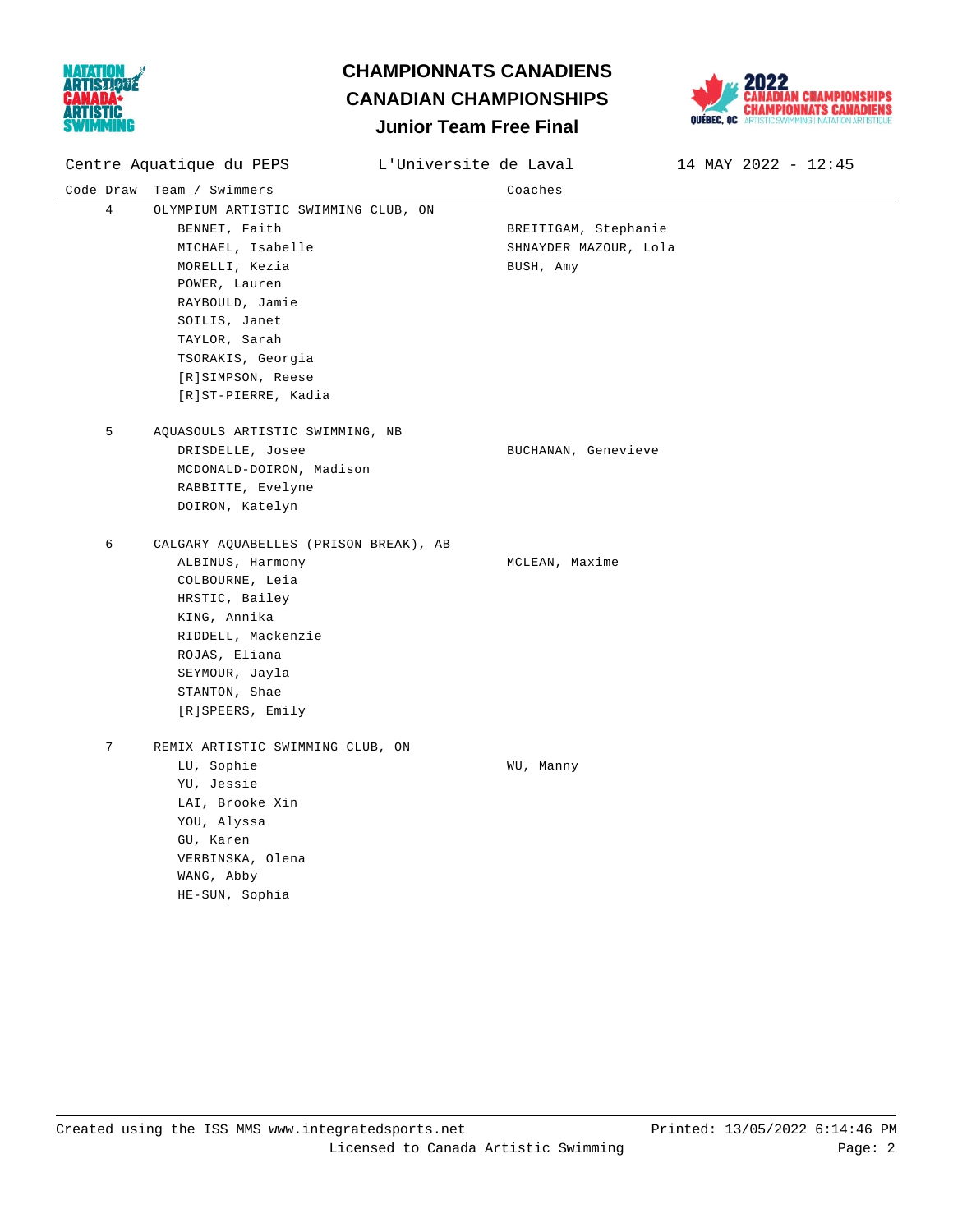



Code Draw Team / Swimmers Coaches Centre Aquatique du PEPS L'Universite de Laval 14 MAY 2022 - 12:45 8 GO CAPITAL ARTISTIC SWIMMING CLUB, ON DUC, Lily BEAUREGARD-ROSS, Genevieve DUNN, Sonia and SIMANZIK, Katie GAVRILOVIC, Stefanie LALOVIC, Hana Lina RALPH, Sally SABO, Nicole TAIT, Anna THOMAS, Clara 9 CALGARY AQUABELLES (4 SEASONS TEAM), AB BATTISTA, Elizabeth TREGALE, Jenn BELL, Lauren BRETT, Claire GIANAZZA, Benedetta MCCOUBREY, Kimberly POITRAS, Kimberly SPENCER, Aniliese TAKASAKA, Haruka [R]RADOM, Simone [R]PERRAS, Aliya 10 MONTREAL SYNCHRO, QC CORBEIL, Leonie DORE, Karine FORTIN, Mya PELLETIER, Coralie BONNEAU, Emilie GAUTHIER, Raphaelle LAVIGUEUR, Eloise GAGNON, Marieve DOLGOVA, Anna 11 QUEBEC EXCELLENCE SYNCHRO, QC AUBIN, Anne Sophie Communication of LABELLE, Katia BOILARD, Jeanne **BLANCHET**, Marie-Renee BOUCHARD, Laurence HEBERT, Fannie JEAN, Rosalie LEGER, Audrey NAPPI, Mea TREMBLAY, Florence [R]TREMBLAY, Emma [R]BERGERON, Catherine [R]TROTTIER, Leanne